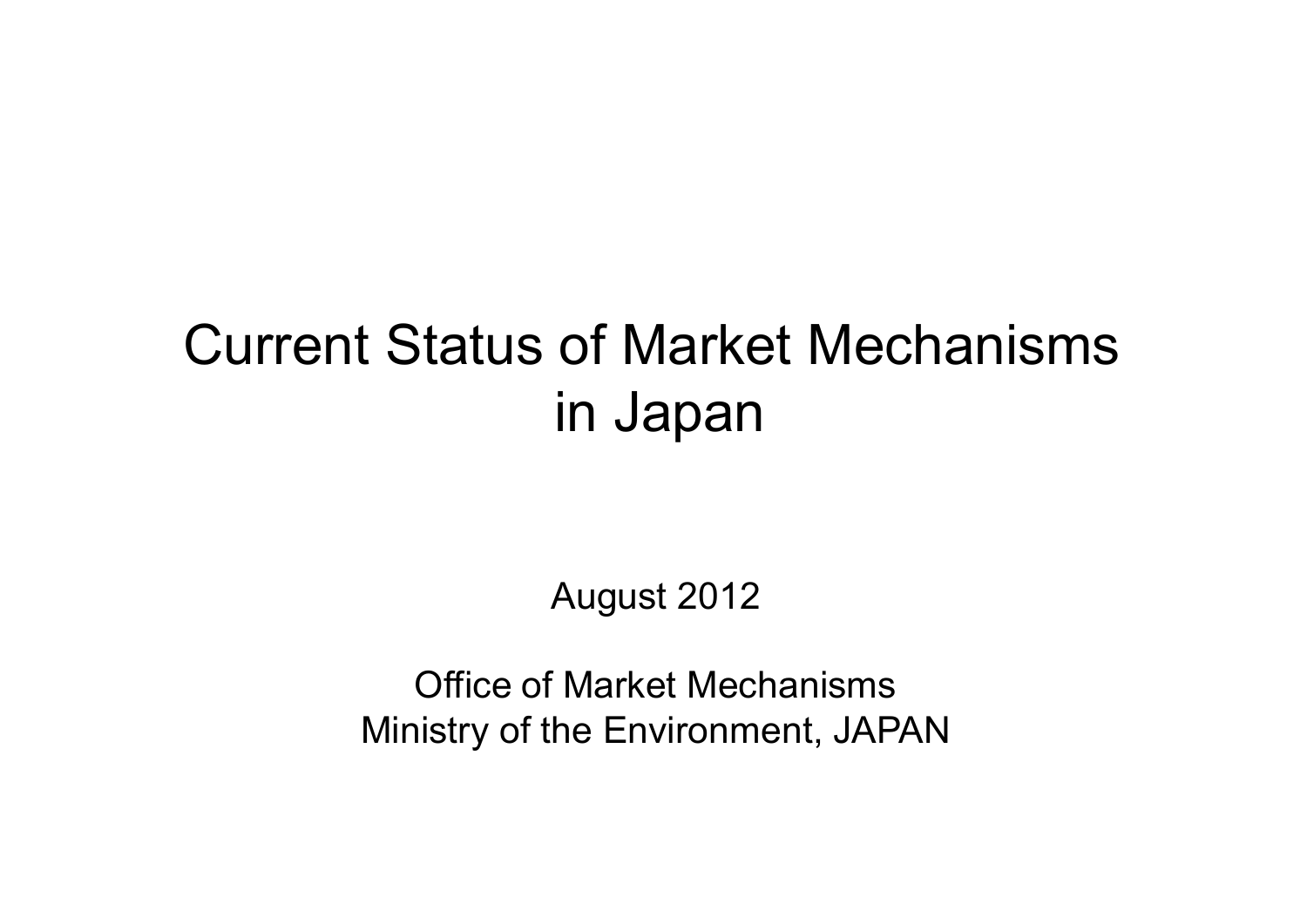# **Japan's National Greenhouse Gas Emissions**

Japan's national greenhouse gas emissions in FY 2010 were -0.4% compared to the base year and +3.9% compared to the previous year.

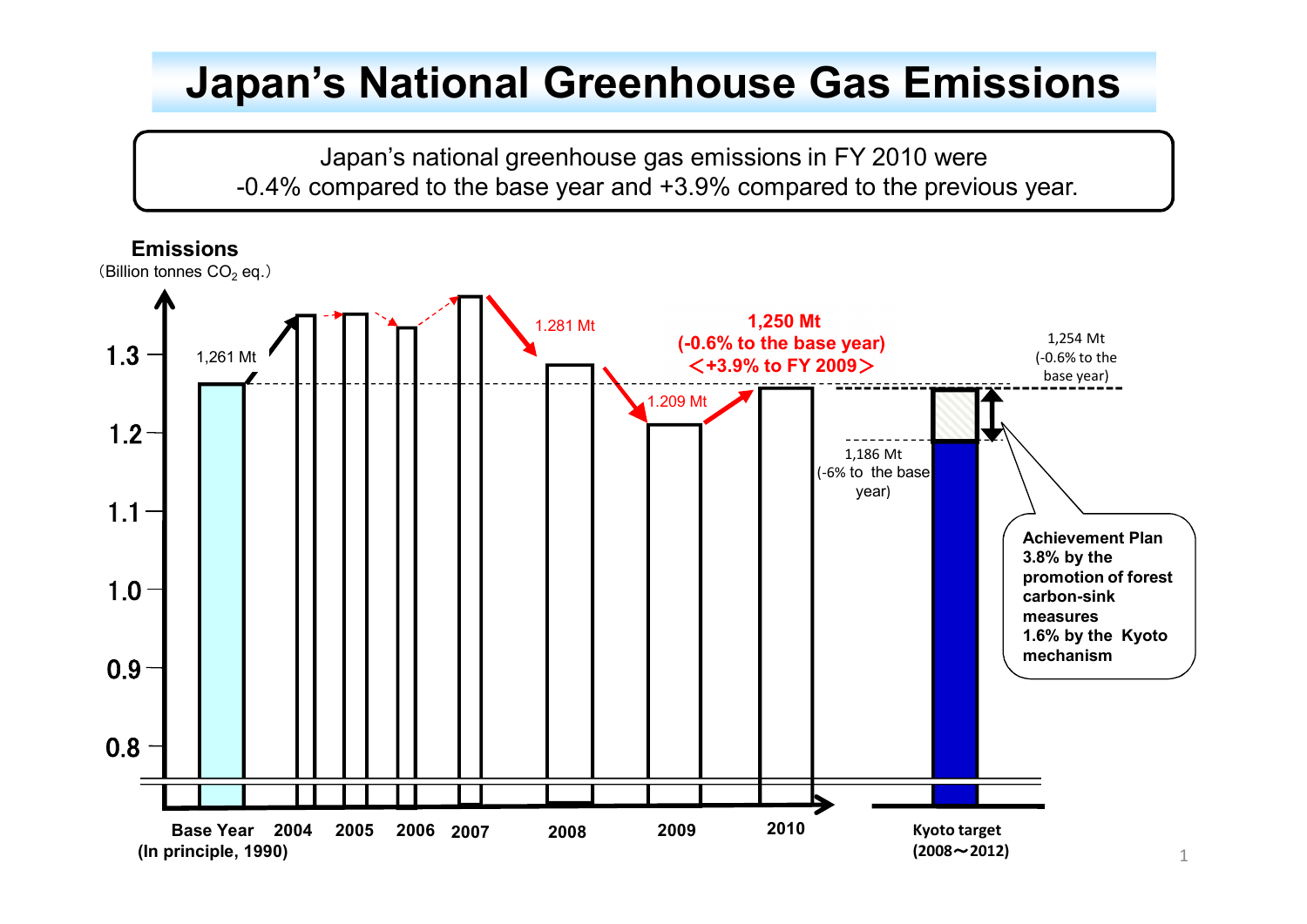# **Consideration of Emissions Trading Scheme in Japan**

#### **<2005->**

#### **Japan Voluntary Emission Trading Scheme (JVETS)** by Ministry of the Environment (Apr 2005-)

- Aims at the accumulation of knowledge and experience in Cap and Trade and voluntary GHG reduction.
- Currently operating phases 6-7. So far 389 companies participated with reduction targets.

#### <**2008-**>



#### **Advisory Committee on the Emissions Trading Scheme, MOE (Jan 2008-)**

- Published an interim report in May 2008, with discussion points and four scheme options for cap and trade.

#### **Experimental Introduction of an Integrated Domestic Market for Emissions Trading, GOJ (Oct 2008-)**

- Started by the previous government to achieve the Kyoto Target, without intention to introduce a mandatory system.

- Continued by the current government with necessary changes, though it will not form the basis of mandatory system.

#### **Offset credits (J-VER), MOE (Nov 2008-)**

- Verify emission reduction and removal by SMEs, agriculture and forestry as reliable credits for market transaction.

**<2010->**

**Bill for the Basic Act on Climate Change Countermeasures (Cabinet decision 12 Mar 2010, Passed the Lower House 18 May)**

- Introduce a cap and trade.

#### **Domestic Emission Trading Subcommittee, Central Environment Council (Apr-Dec 2010)**

- Based on the Bill for the Basic Act, contribute to the scheme design by analyzing various discussion points.
- compile the interim report.

#### **Three Major Policies to Counter Climate Change (Ministerial Committee on the GW Issue, 28 Dec 2010)**

- Requests careful consideration on emissions trading, focusing on several concerns of this scheme. 2

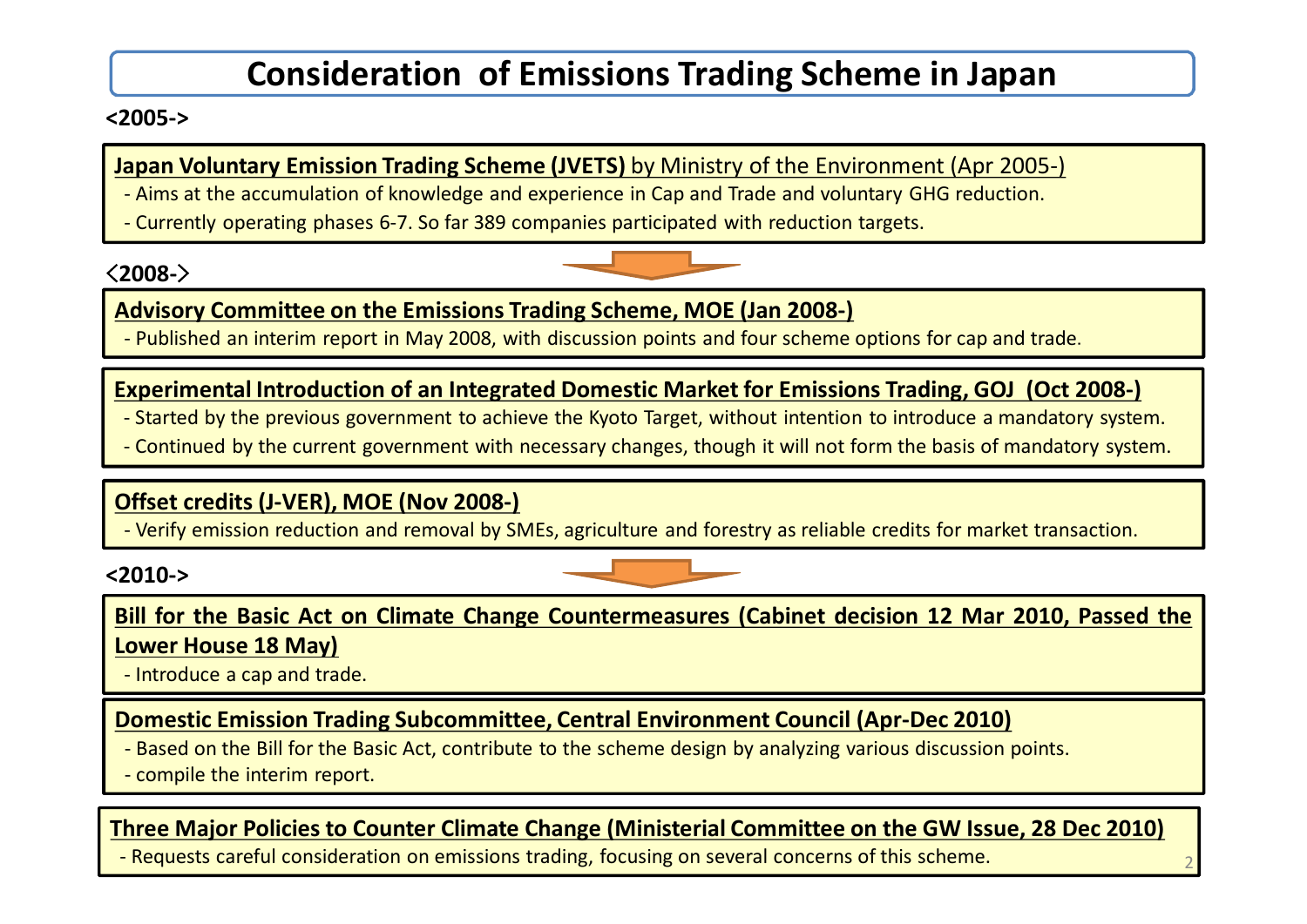# **Bill of the Basic Act on Climate Change Countermeasures**

# **Japan's Mid-term target**:

"Emission reduction by 25% by 2020 compared to the 1990 level premised on establishment of a fair and effective international framework in which all major economies participate and agreement on by all those economies on ambitious targets"

# **Japan's Long term goal**:

80% reduction by 2050 compared to the 1990 level

- All possible policy instruments must be mobilized
- Policy and measures will include;
	- Domestic Emissions Trading Scheme
	- Tax for addressing climate change
	- Feed-in Tariff (FIT)
	- Utilization of Renewable Energy
	- Promotion of Energy Efficiency
	- Innovative technology development
	- Carbon disclosure
	- **Creation of New Business Example 10** and the etc.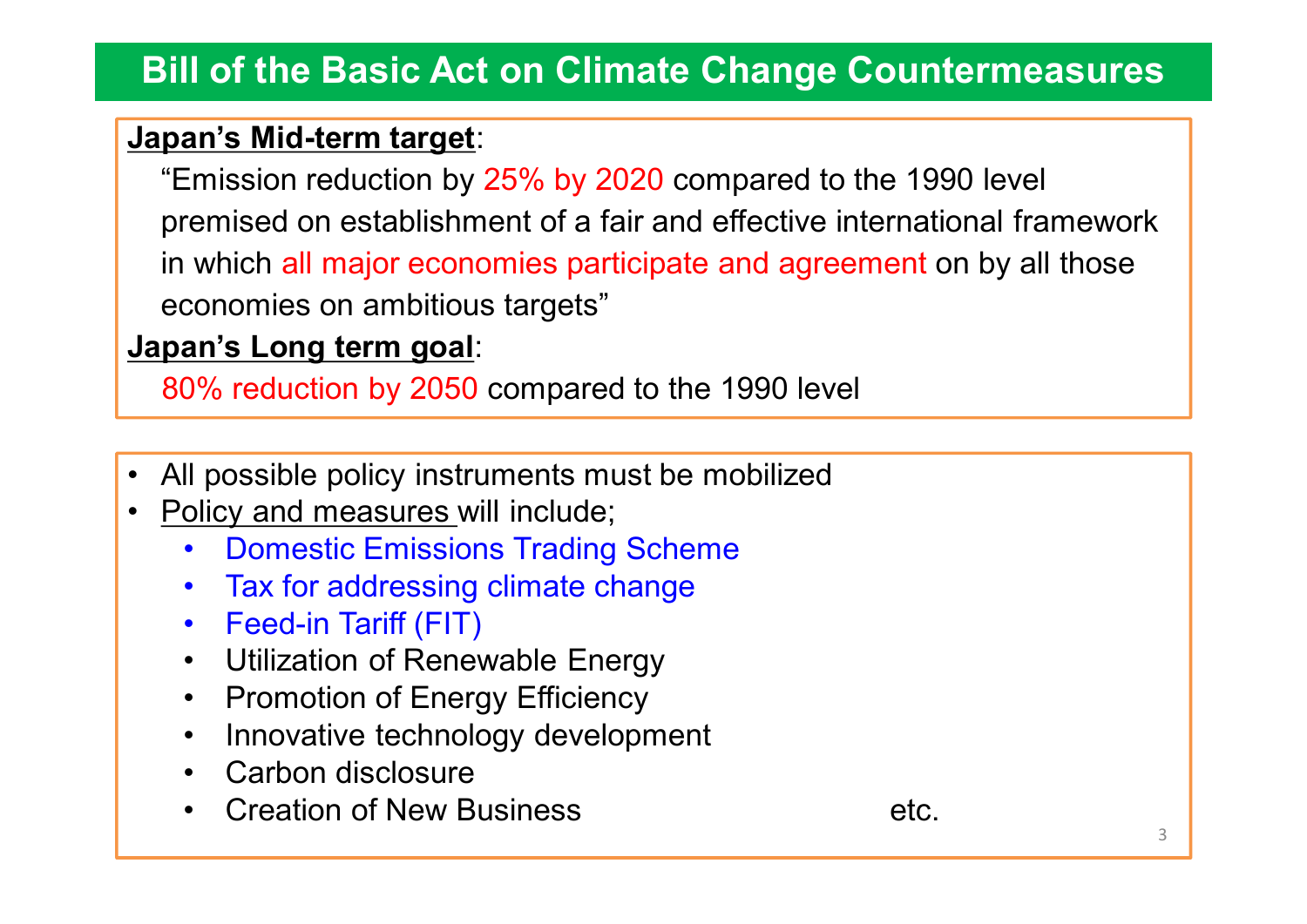# **ETS Provision in the Bill for the Basic Act on Climate Change Countermeasures (Article 13)**

- 1 In order that the reduction of the emission of greenhouse gases be implemented steadily, **the Government shall establish a domestic emission trading scheme** (a scheme to set limits to the emission of greenhouse gases by emitters in a certain period, and to allow trading of emission amount with other emitters and other means for complying with the limits). The Government shall investigate legislative measures necessary for this, concurrently with the investigation on the tax for the global warming countermeasures stipulated in the next article, clause 2, and **produce an agreed draft within one year after the enactment of this act as a milestone.**
- 2 The investigation referred to in the previous clause shall include the investigation into the coverage of emitters, methods to set limits of greenhouse gas emission of the emitters within the coverage in a certain period, a scheme to disclose the situation of greenhouse gas emission of these emitters, and other matters that are needed for the appropriate implementation of the domestic emission trading scheme.
- 3 With regard to the methods to set limits of greenhouse gas emission in a certain period referred to in the previous clause, investigation shall be made basically into the method to set the limits as those to the total amount of greenhouse gas emission in a certain period, while also investigating into the method to set the limits as those to the amount of emission per a unit of activity such as production  $\bullet$  volume.  $4\bullet$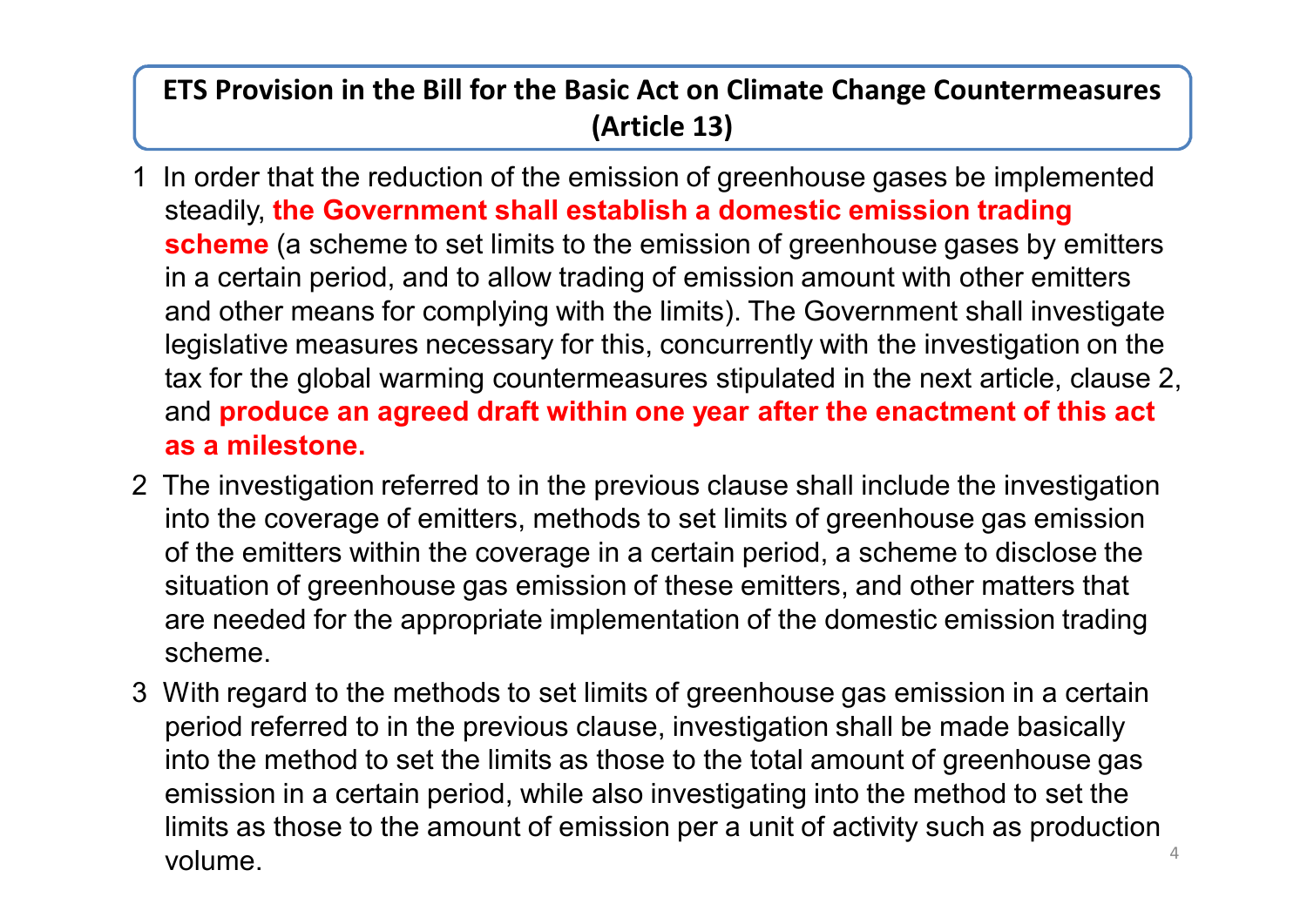Government of Japan's Position on Three Major Policies to Counter Climate Change

# Three Major Policies to Counter Climate Change (extract) (Ministerial Committee on the Climate Change Issue, 28 December 2010)

# ○**Introduction of Tax for Climate Change Countermeasures (extract)**

GOJ will establish "Special Provisions of the Taxation for Climate Change Countermeasures" which add extra tax ratio to Petroleum and Coal Tax on all kinds of fossil fuel proportionately with their  $CO<sub>2</sub>$ emissions.

## ○**Expantion of a Feed-in Tariff for Renewable Energy (extract)**

GOJ will advance consideration on the introduction of this scheme from FY2012.

# ○**Domestic Emissions Trading Scheme**

The domestic emissions trading scheme, while it is the key climate change policy, triggers concerns on excessive interference on corporate management, investment deterrence to growing sectors, and over-speculation, and will impose new regulation to large emitters in addition to Tax for Climate Change Countermeasures and Feed-in Tariff.

GOJ will consider carefully about this scheme, with evaluating burden on Japanese industry, associated impacts on employment, developments and effects of emissions trading schemes in other countries, and global warming countermeasures which are already implemented in Japan (e.g. voluntary actions by industry) as well as an outcome of fair and effective international framework with participation of major economies.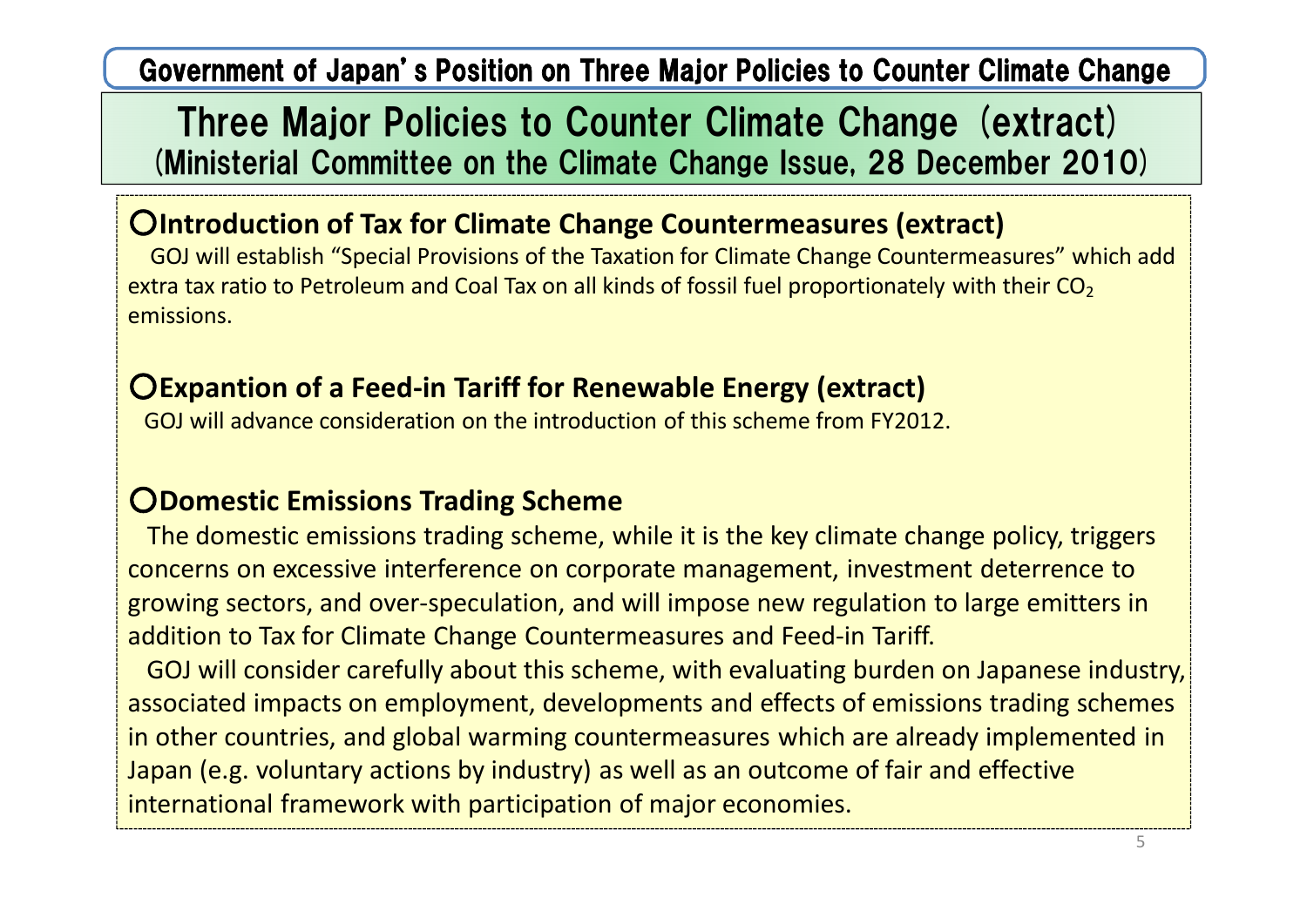#### **Key Features of Domestic Emissions Trading Scheme in Japan (Interim Report) (Compiled by the Domestic Emissions Trading Subcommittee, Global Environment Committee, Central Environment Council, December, 2010)**

(Note) Although subcommittee members have not reached consensus on all items below, the subcommittee compiled them for the purpose of further discussion.

### 1.**Scheme Period**

・ Toward national mid-term reduction target in 2020, initial scheme period will be a three-fiscal-year period and a five-fiscal-year period thereafter, provided that the scheme starts in FY2013.

### 2.**Covered Gases**

・ The scheme should cover CO2 initially. Further consideration is necessary regarding coverage of non-energy use CO2 in the view of accuracy control of monitoring.

#### 3.**Entities Covered by the Scheme**

・ The scheme should cover legal entities that own one or more large emitting facilities (considering threshold as annual emissions at or above 10,000tCO2/year ).

・ It needs further consideration in the light of its advantages and competition polices whether to allow entities to comply jointly with their emissions caps.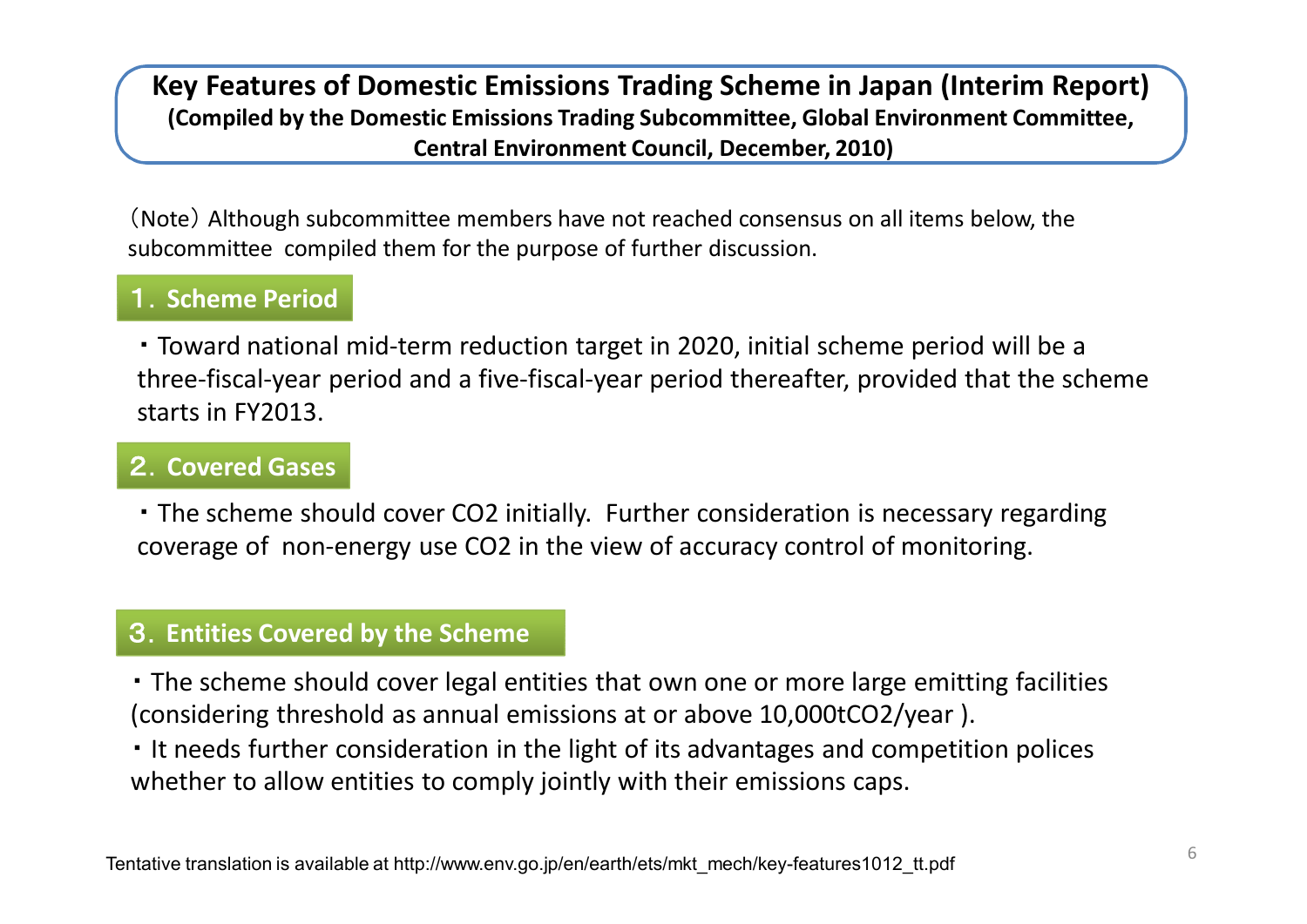### 4.**Cap Setting & Treatment of CO2 emission from electricity**

 $\leq$  Method of Cap Setting  $\geq$ 

・ Each entity's cap should be set flexibly, based on Emission Reduction Potential, meaning the achievable level of emission reduction taking into account its reduction efforts in the past and the applicable technologies in the future.

・ Method of cap setting and the treatment of CO2 emission from electricity should be based on "Indirect emission from electricity consumption + absolute emission cap setting for free) + intensity target for electricity suppliers," also considering possibilities to mix the advantages of other methods.

【Indirect emission from electricity consumption】 Covers electricity users by counting indirect CO2 emissions from electricity consumption. (By contrast, Direct CO2 emission covers electricity suppliers by counting direct CO2 emissions from electricity generation stations.)

- 【Absolute emission cap by free setting】 Combines Benchmarking and Grandfathering. Benchmarking sets absolute emissions caps based on CO2 emissions per unit of production (Benchmark) multiplied by activity levels. Grandfathering sets absolute emissions caps based on past emissions multiplied by reduction rate.
- 【Intensity target for electricity】 Requires electricity suppliers to improve their emission intensities (CO2 emissions per electricity).

(Other Methods)

- 【Intensity target】 Only Limits CO2 emissions per unit of production (emission intensity) and does not set absolute emission caps.
- 【Absolute emission cap set by auction】 Each entity acquires emission allowances by auction.

 $\leq$  Estimated total allowance volume  $>$ 

・ The total allowance volume should be estimated by accumulating the reduction of applicable technologies in Japan. It should be used as an indicator of whether additional measures among sectors not covered by the scheme are necessary in order to achieve the mid- and long-term emission reduction target.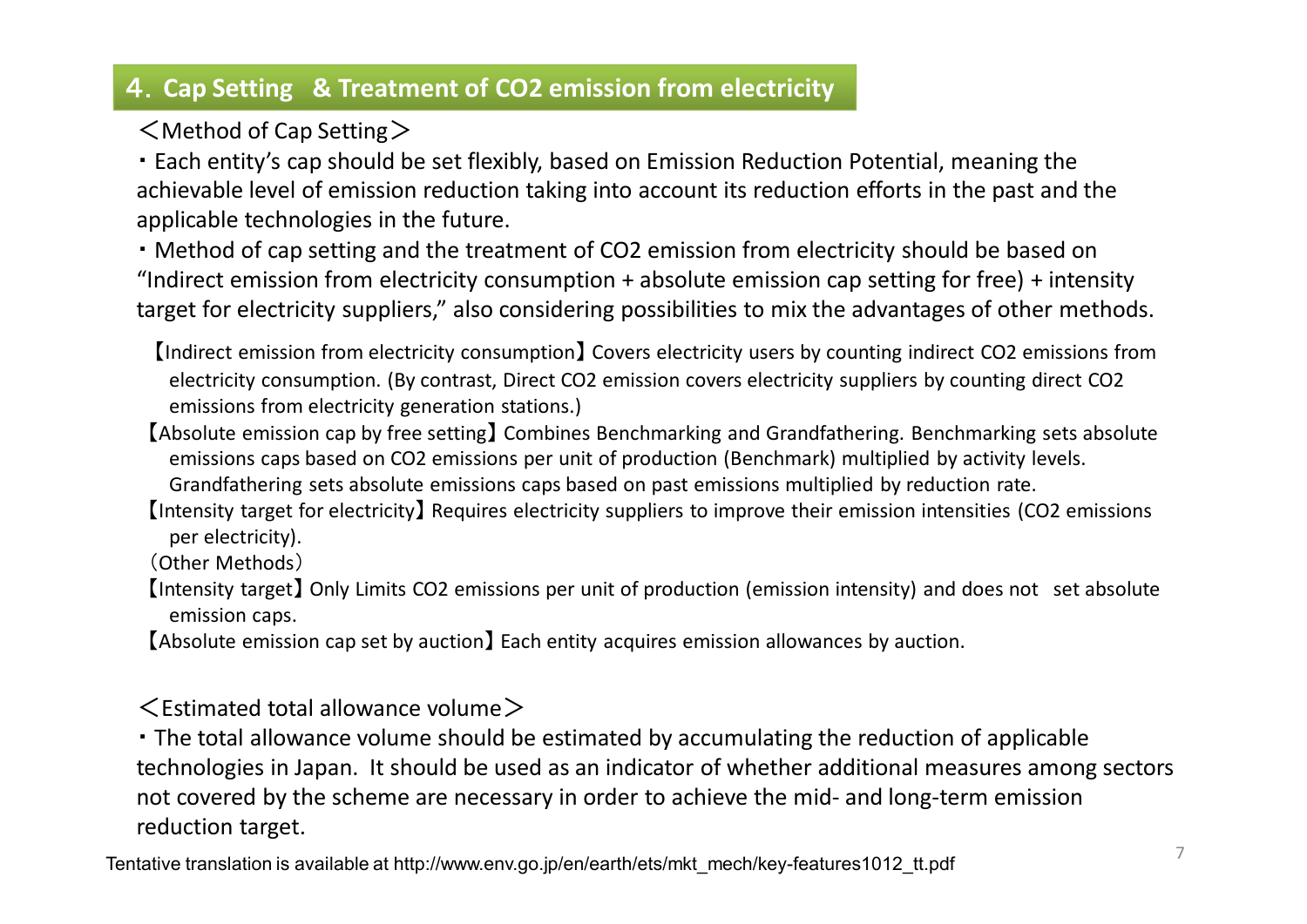### 5.**Compliance Procedure**

・ Each entity shall account its actual emission annually and ensure it does not exceed its emission cap in each compliance period\*. An entity may trade allowances for compliance.

\* Other than one-year compliance period, a multi-year compliance period will also be considered.

### 6.**Cost Containment Measures**

・ The scheme should include banking (carrying over unused allowances to the next compliance period or future scheme period) and borrowing in effect (use of allowances for the next compliance period, issued before retirement).

・ An entity may use external credits (foreign credits and credits from domestic reductions) shall be allowed under qualitative and quantitative conditions.

・ In cap-setting, the products contributing to emission reductions and effects on international competitiveness should be considered.

#### 7.**Coordination between national statute and local ordinances**

・ National statute should specify the relation between the scheme under national statutes and local ordinances, in order to ensure such consistency as to avoid excessive burden on or confusion to covered entities, and to avoid hampering early actions under the existing local government ordinances.

### 8.**Others (Registry System, Market Infrastructure)**

・ Technical consideration is necessary for registry system that manages emissions allowances, and for market infrastructure rules.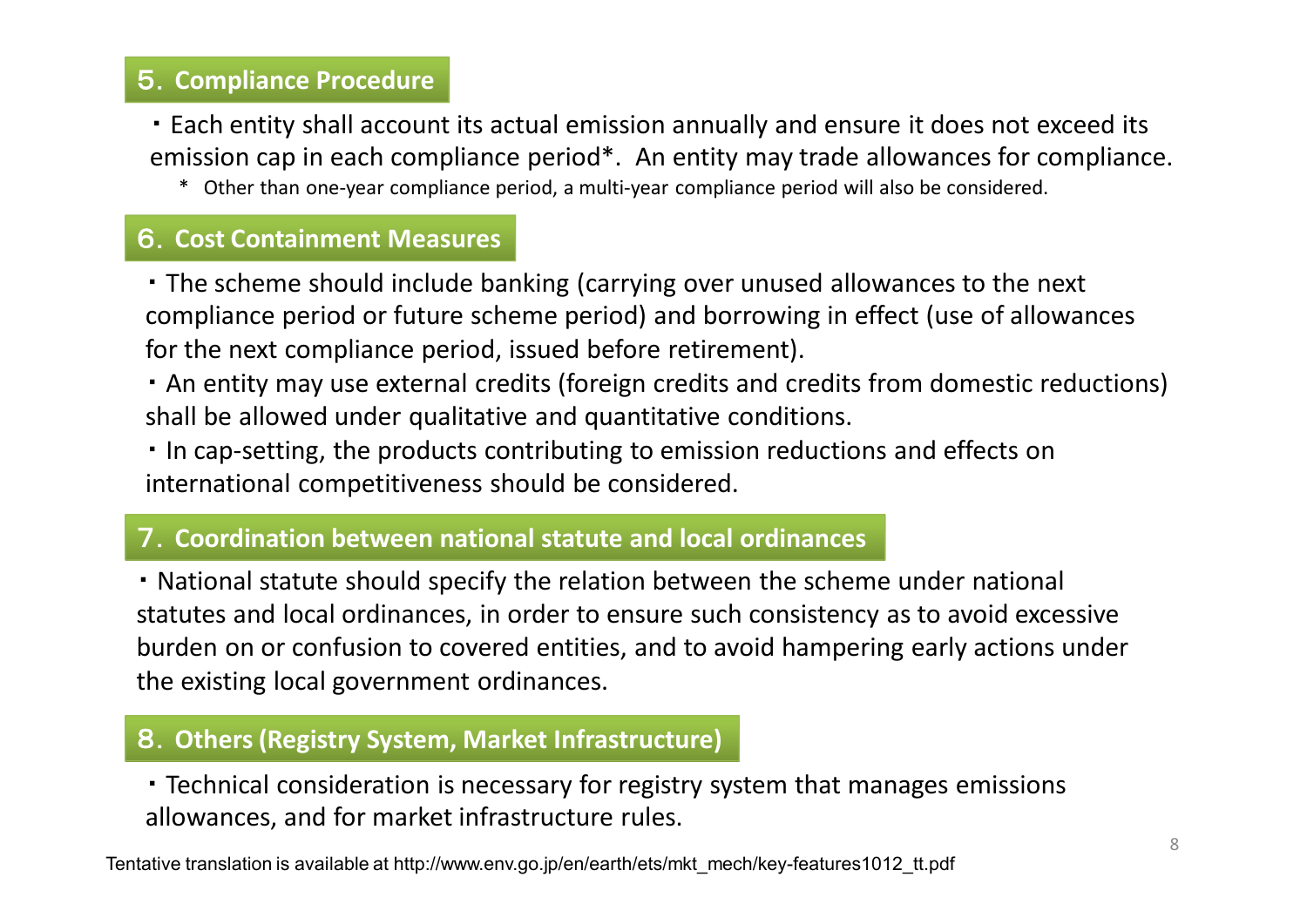### **A Set of Procedures of Domestic Emissions Trading Scheme**

From "Domestic Emissions Trading Scheme in Japan (Interim Report)"

○Each entity's allowance should be set flexibly, based on their emission reduction potential and with consideration of economic effects.

○Covered entities are able to fulfill their obligations flexibly by trading allowances, utilizing external credits, borrowing allowances and so on, in case of deficit of allowances despite their own reduction efforts.

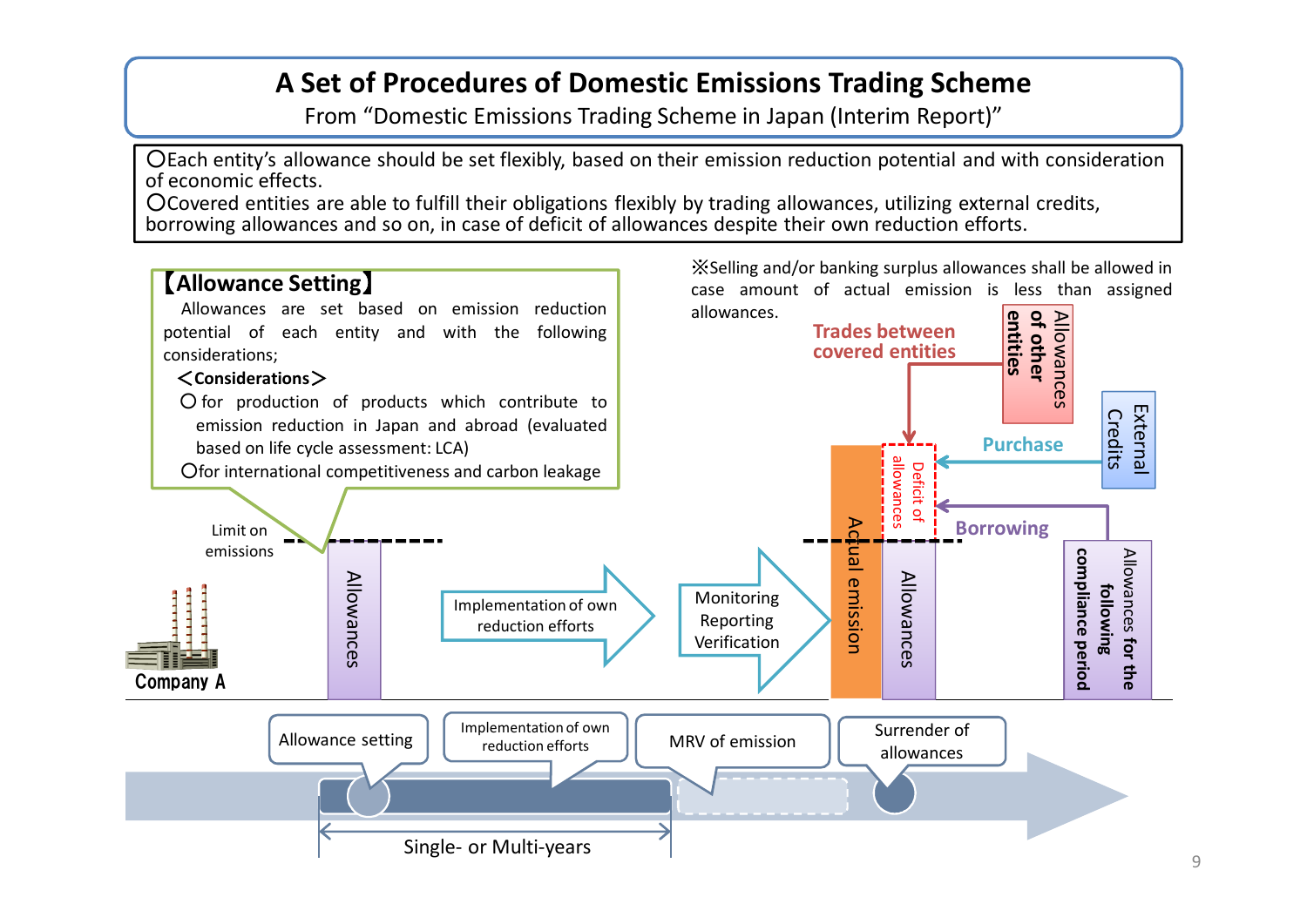# **Emissions Trading Schemes by Local Governments**

# 1. **Tokyo MG**

"Mandatory  $CO<sub>2</sub>$  Reduction and Emissions Trading Program (the Tokyo-ETS)", which requires mandatory reduction of absolute  $CO<sub>2</sub>$  emission, was developed from "Tokyo  $CO<sub>2</sub>$  Emissions" Reduction Program" by amending the Tokyo Metropolitan Environmental Security Ordinance. The Tokyo-ETS has started from April 2010.

| Coverage          | Large CO2 emitters, such as office buildings and factories.                                    |
|-------------------|------------------------------------------------------------------------------------------------|
|                   | --Consumption of fuels, heat and electricity is 1,500 kiloliters or larger per year (crude oil |
|                   | equivalent)                                                                                    |
|                   | 1,400 installations (including 1,100 business facilities and 300 factories)                    |
| compliance        | 5 years                                                                                        |
| period            | --1st compliance period: from FY2010 through FY2014                                            |
|                   | --2nd compliance period: from FY2015 through FY2019                                            |
|                   | Monitoring and Reporting: every year                                                           |
| <b>CAP</b>        | TMG's target of GHG emission reductions (25% reduction levels by 2020 from the 2000 emission)  |
| setting           | *The cap for the first compliance period(2010-2014) has been set at a level of 6% below base   |
|                   | emissions.                                                                                     |
|                   | *The cap for the second compliance period will need to be set at a level of approximately 17%  |
|                   | below base emissions.                                                                          |
| Allowance         | Grandfathering                                                                                 |
| allocation        | Base year emission $\times$ Compliance factor $\times$ 5years                                  |
|                   | *Base year emissions: Average of past 3 years                                                  |
| Penalty           | Fine will be imposed for non-compliance emitter                                                |
| Offset            | • Small and Midsize facilities Credits within Tokyo area                                       |
|                   | •Outside Tokyo Credits                                                                         |
|                   | •Renewable Energy Certificates                                                                 |
| Banking/borrowing | Banking is allowed/Borrowing is not allowed                                                    |
| of allowance      |                                                                                                |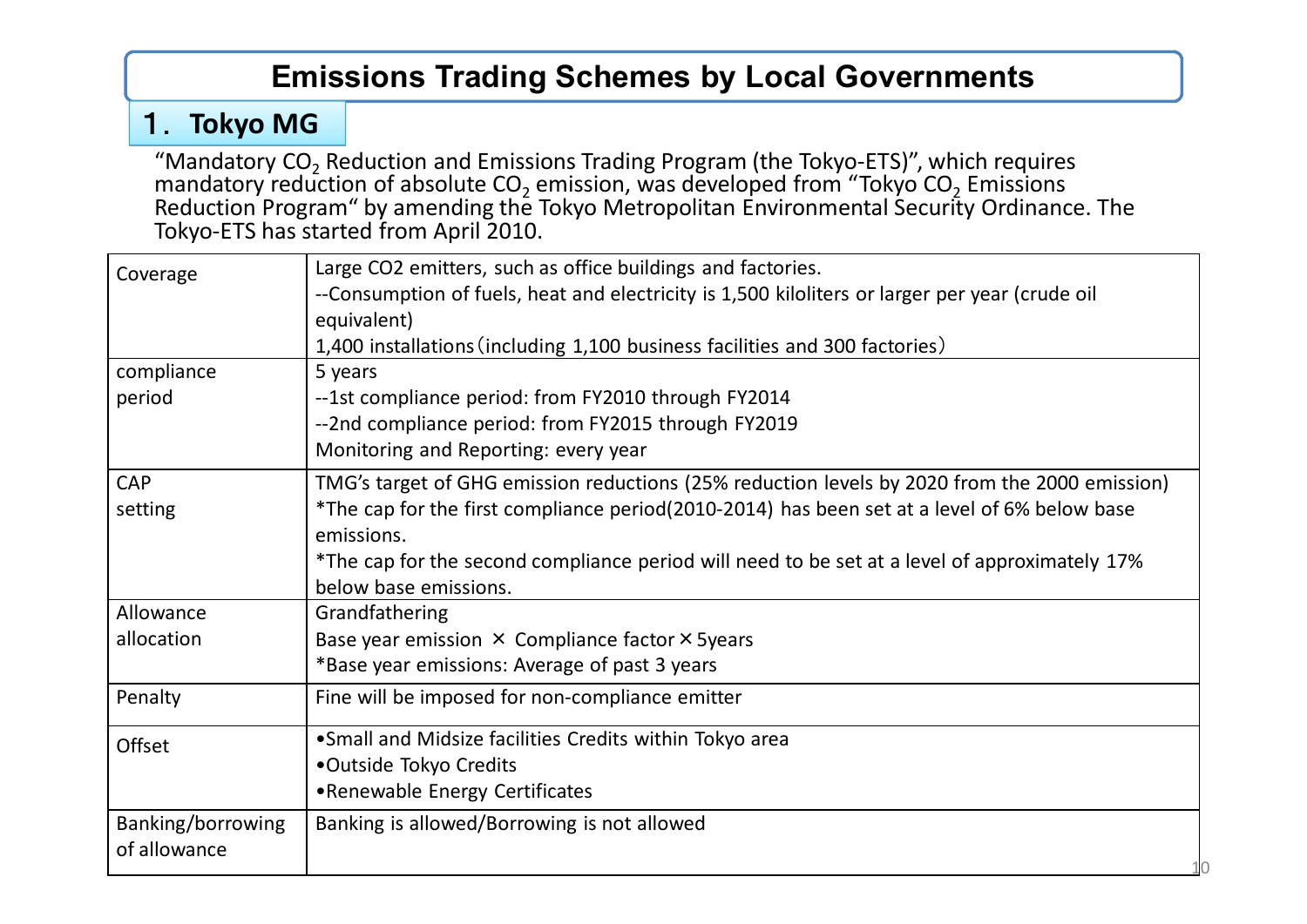# 2.**Saitama Pref.**

"Target-Setting Emissions Trading Program", in which the prefecture sets reduction targets of covered facilities and allows them to trade allowances, was established in accordance with Saitama Prefecture Global Warming Strategy Promoting Ordinance. The new program has started from April 2011.

| Compliance | 5 years                                                                                            |
|------------|----------------------------------------------------------------------------------------------------|
| period     | --1st compliance period: from FY2011 through FY2014                                                |
|            | --2nd compliance period: from FY2015 through FY2019                                                |
| Coverage   | Large CO2 emitters, such as office buildings and factories.                                        |
|            | --Consumption of fuels, heat and electricity is 1,500 kiloliters or larger per year (crude oil     |
|            | equivalent)                                                                                        |
|            | Number of covered facilities: about 600 in Saitama Pref.                                           |
| Allowance  | • Base year emission (average emission of consecutive 3 years between FY2002 and FY2007) x         |
| allocation | Compliance factor (6% or 8%) x Compliance period                                                   |
|            | • Grandfathering with free allocation                                                              |
| Offset     | • Reduction surplus certified by Pref. (Emissions reduction exceeding the yearly obligation by     |
|            | covered facilities)                                                                                |
|            | • Emissions reduction credits from small and midsize facilities in Saitama (Emissions reduction by |
|            | energy-saving measures)                                                                            |
|            | • Forest sink credits (equivalent to amount of $CO2$ reduction by forest sink) • Others            |

※Tokyo MG and Saitama Pref. singed the agreement to link their ETS on September 17, 2010

### 3.Other related schemes

Over 30 local governments (prefectures and major cities) have their own mandatory schemes/programs which require businesses to formulate their own GHG reduction plans and periodically report them to the governors /mayors.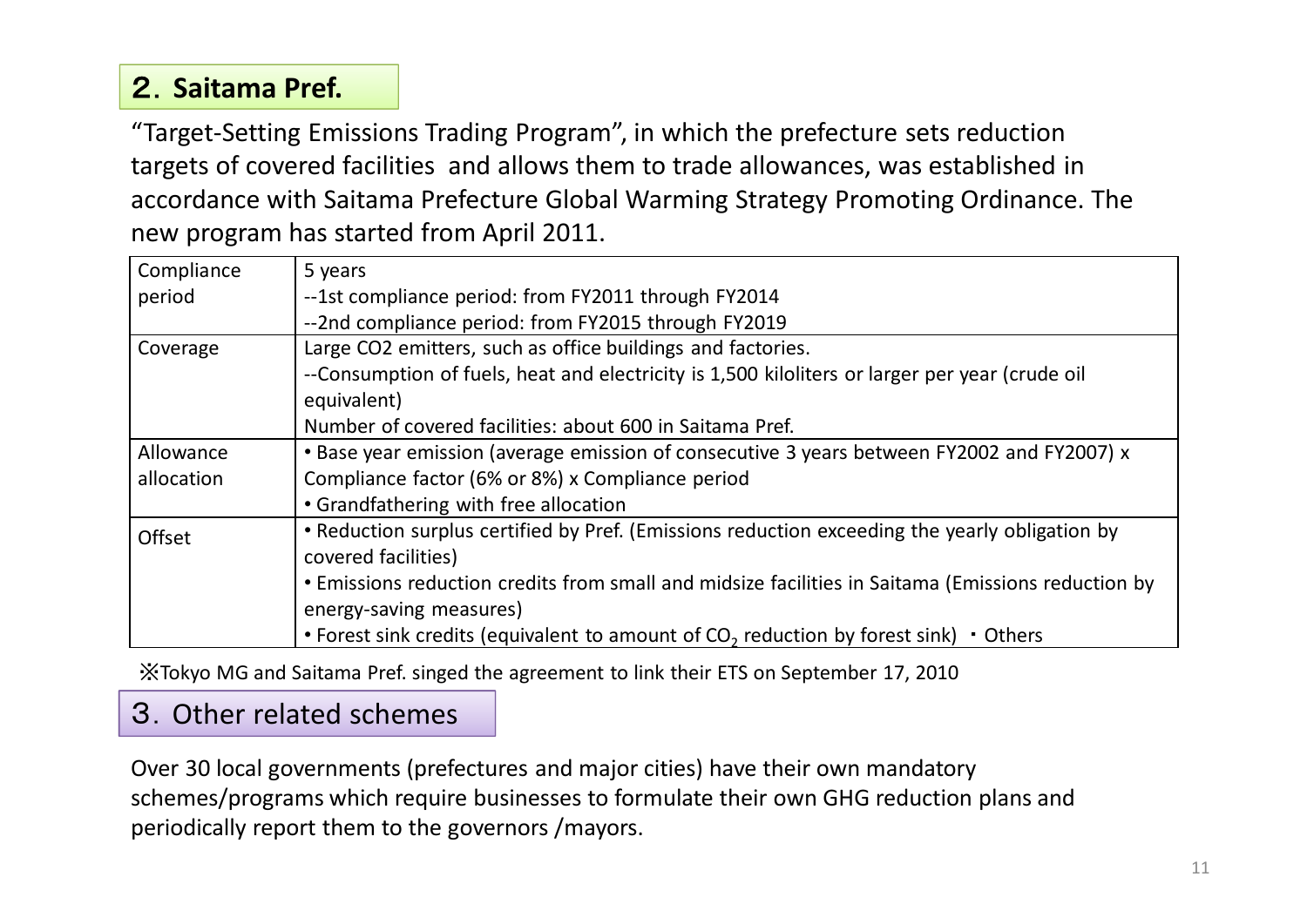# **Japan's Voluntary Emissions Trading Scheme (JVETS)**

# (1) Scheme outline

- •Launched by MOEJ in 2005
- •Supports voluntary CO2 reduction activities by business operators to ensure their emission reduction targets in a cost-effective way with subsidy and emissions trading

•Participants of JVETS constitute a part of Experimental Integrated ETS (2008~).



party verification, the emissions management system and the registry for allowance.  $_{\rm 12}$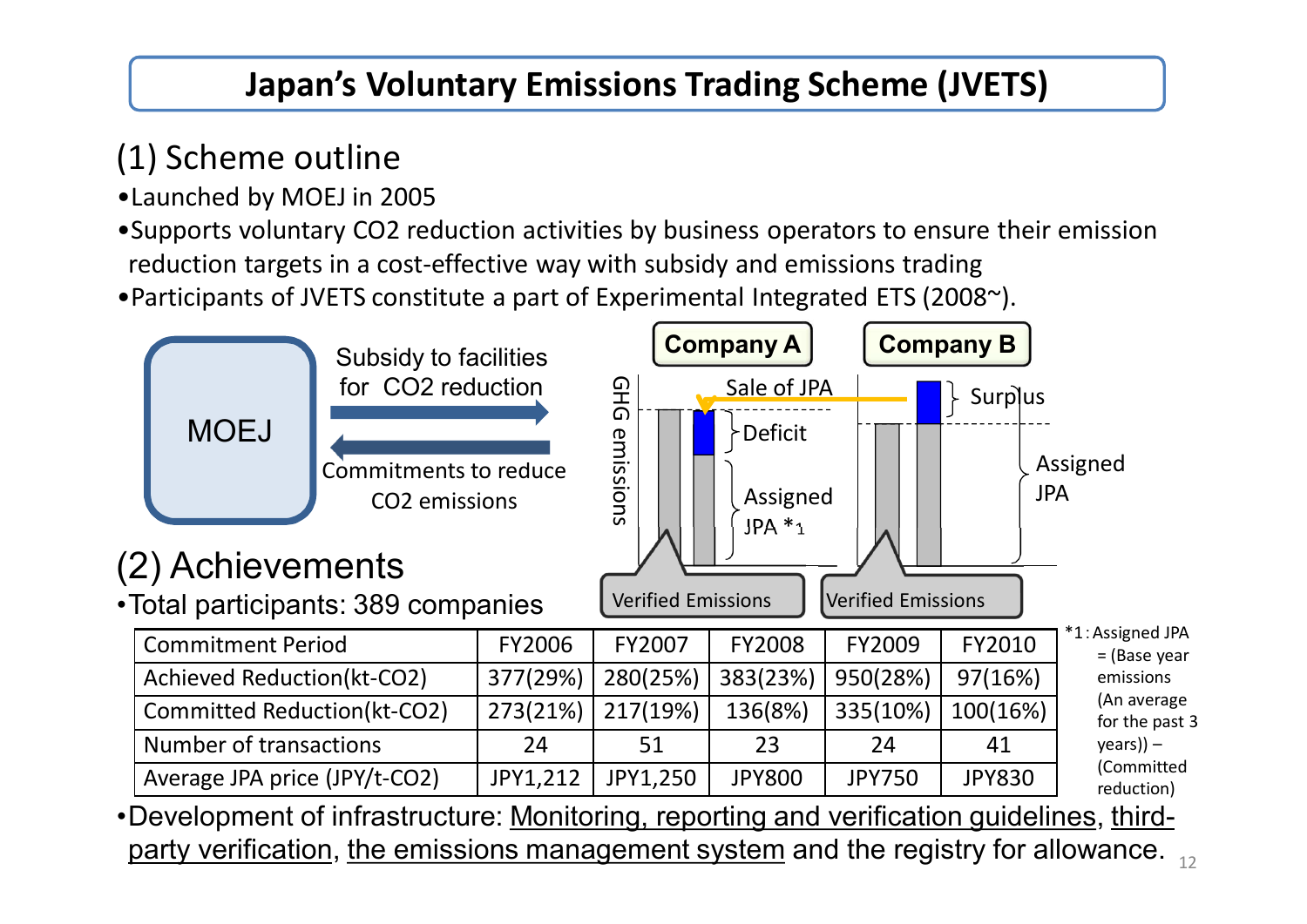# **JVETS Operation Infrastructure**

- ○Basic infrastructure, such as monitoring, reporting and verification (MRV) guidelines, registry system for allowances and emission management system are vital.
- Through the operation of JVETS, basic infrastructure was established and a similar operational system as the EU-ETS was developed.